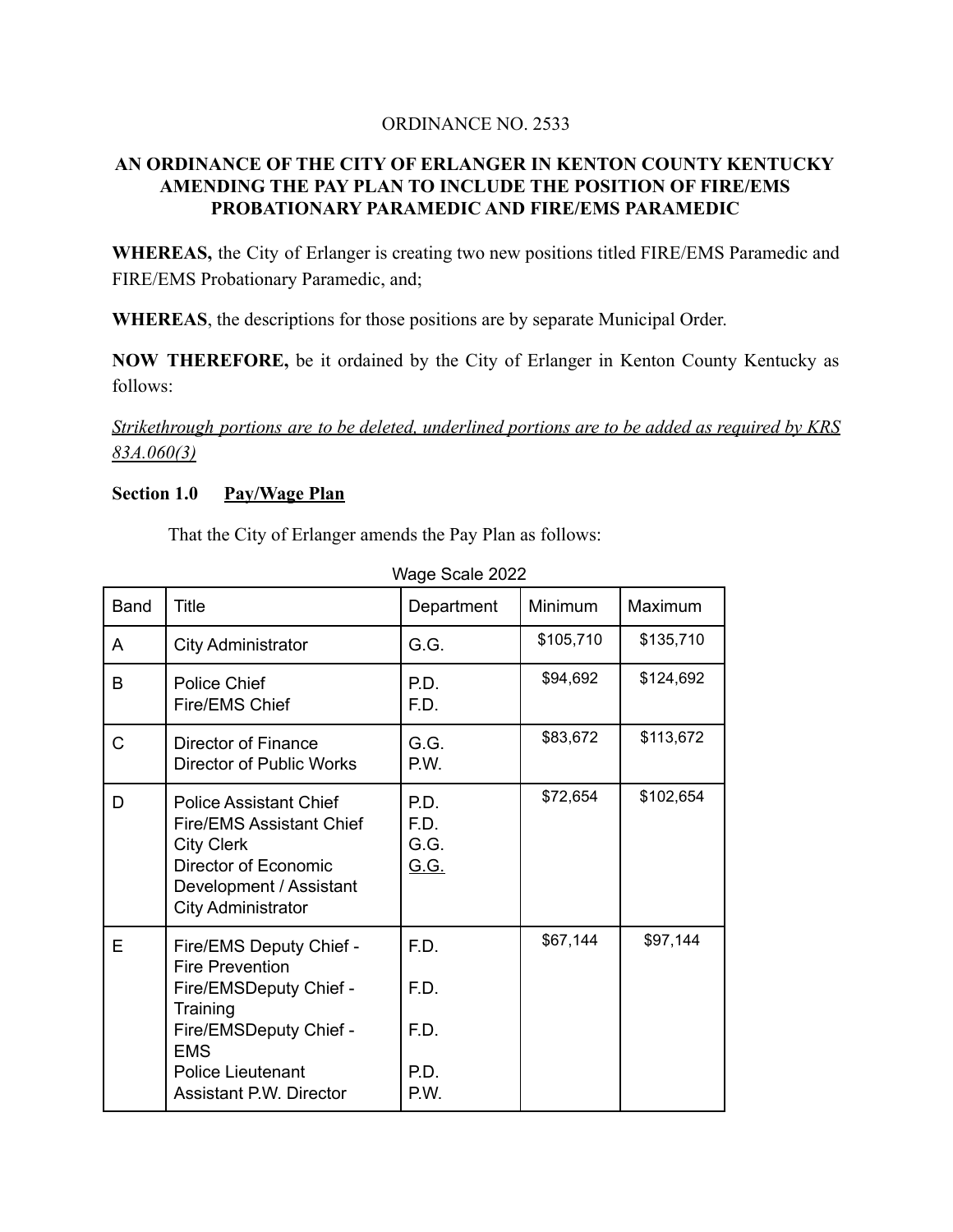| F | <b>Police Sergeant</b><br><b>Human Resources</b><br>Administrator<br>Fire/EMS Captain<br>Building & Zoning<br>Administrator                                                                                                                                          | P.D<br>G.G.<br>F.D.<br>G.G.                                  | \$61,635 | \$91,635 |
|---|----------------------------------------------------------------------------------------------------------------------------------------------------------------------------------------------------------------------------------------------------------------------|--------------------------------------------------------------|----------|----------|
| G | <b>Assistant City Clerk</b><br>P.W. Operations Manager<br><b>Fire/EMS Lieutenant</b><br>Technology/Innovation<br>Technician                                                                                                                                          | G.G.<br>P.W.<br>F.D.<br>G.G                                  | \$56,125 | \$86,125 |
| н | Firefighter/Paramedic<br>P.W. Asst. Manager<br>Operations<br>Fire/EMS Paramedic (24/48)                                                                                                                                                                              | F.D.<br>P.W.<br><u>F.D.</u>                                  | \$53,935 | \$78,935 |
|   | F.D. Exec. Assistant/Office<br>Coor.<br>Probationary FF/Medic<br><b>Police Patrol Officer</b><br><b>Fire/EMS Probationary</b><br>Paramedic (24/48)                                                                                                                   | F.D.<br>F.D.<br>P.D.<br><u>F.D.</u>                          | \$50,616 | \$75,616 |
| J | Firefighter/EMT<br><b>Probationary Police Patrol</b><br>Officer<br>P.W. Crew Lead<br>P.W. Facilities Services<br>Coor.<br>Accountant<br><b>Police Social Services</b><br>Coordinator<br><b>Administrative Grant</b><br>Manager<br>Historian / Program<br>Coordinator | F.D.<br>P.D.<br>P.W.<br>P.W.<br>G.G.<br>P.D.<br>G.G.<br>G.G. | \$46,208 | \$71,208 |
| K | <b>Police Patrol Officer Recruit</b><br><b>Police Clerk</b><br>Probationary FF/EMT<br>Communication/P.R.<br>Manager<br><b>Administrative Clerk</b><br><b>Permit Clerk</b><br><b>Citation Officer</b><br>P.W. Maintenance<br>Technician                               | P.D.<br>P.D.<br>F.D.<br>G.G.<br>G.G.<br>G.G.<br>G.G.<br>P.W. | \$41,799 | \$66,799 |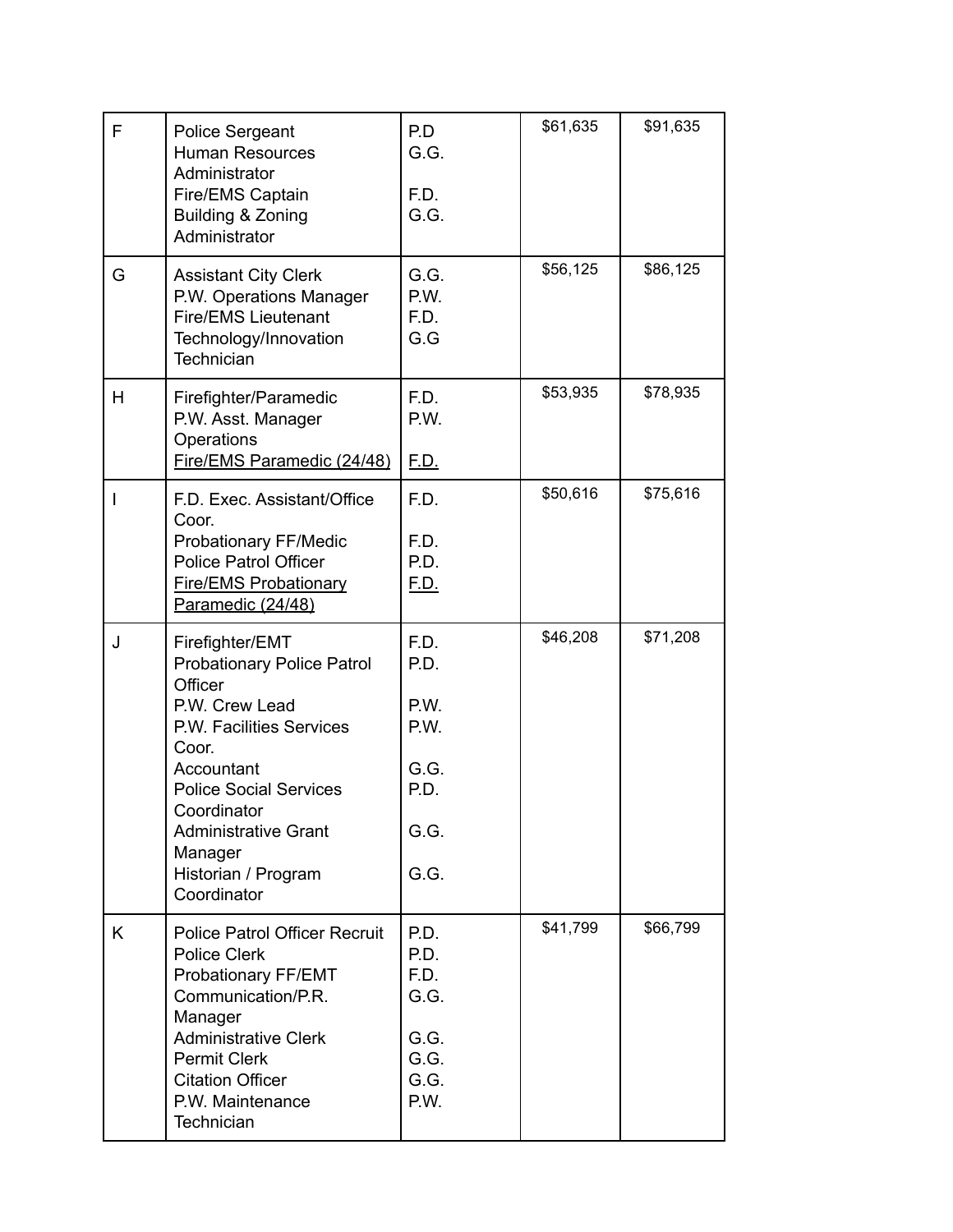|                            | <b>Probationary Police Social</b><br>Services Coordinator                       | <b>PD</b>            |          |          |  |  |
|----------------------------|---------------------------------------------------------------------------------|----------------------|----------|----------|--|--|
|                            | <b>TAC Officer (Crime Analyst)</b>                                              | P.D.                 |          |          |  |  |
|                            | P.W. Maintenance Worker                                                         | P.W.                 | \$38,496 | \$63,496 |  |  |
| M                          | P.W. Facilities Service<br>Technician                                           | P.W.                 | \$35,188 | \$60,188 |  |  |
|                            | Administrative Assistant<br><b>Front Desk Clerk</b>                             | G.G.<br>G.G.         |          |          |  |  |
| <b>Part-Time Positions</b> |                                                                                 |                      |          |          |  |  |
| N                          | S.R.O. Contract<br><b>Police Patrol Officer</b>                                 | P.D.<br>P.D.         | \$22.25  |          |  |  |
| $\Omega$                   | <b>Citation Officer</b>                                                         | G.G.                 | \$18.92  |          |  |  |
| P                          | <b>Administrative Assistant</b><br><b>Events Planner</b><br><b>Police Clerk</b> | G.G.<br>G.G.<br>P.D. | \$16.13  |          |  |  |
| Q                          | Seasonal Maintenance<br>Worker                                                  | P.W.                 | \$12.79  |          |  |  |
| R                          | <b>Crossing Guard Part-Time</b>                                                 | P.D.                 | \$11.13  |          |  |  |

#### **Section 2.0 ‒ Provisions Severable**

The provisions of this Ordinance are severable; and the invalidity of any provision of this Ordinance shall not affect the validity of any other provision thereof; and such other provisions shall remain in full force and effect as long as they remain valid in the absence of those provisions determined to be invalid.

#### **Section 3.0 – Conflicting Ordinances Repealed**

All other ordinances or parts of ordinances in conflict with the provisions of this Ordinance are hereby repealed to the extent of such conflict.

## **Section 4.0 – Effective Date**

This Ordinance shall be effective as soon as possible according to law.

#### **Section 5.0 - Publication**

This ordinance shall be published in summary pursuant to K.R.S. 83A.060 (9).